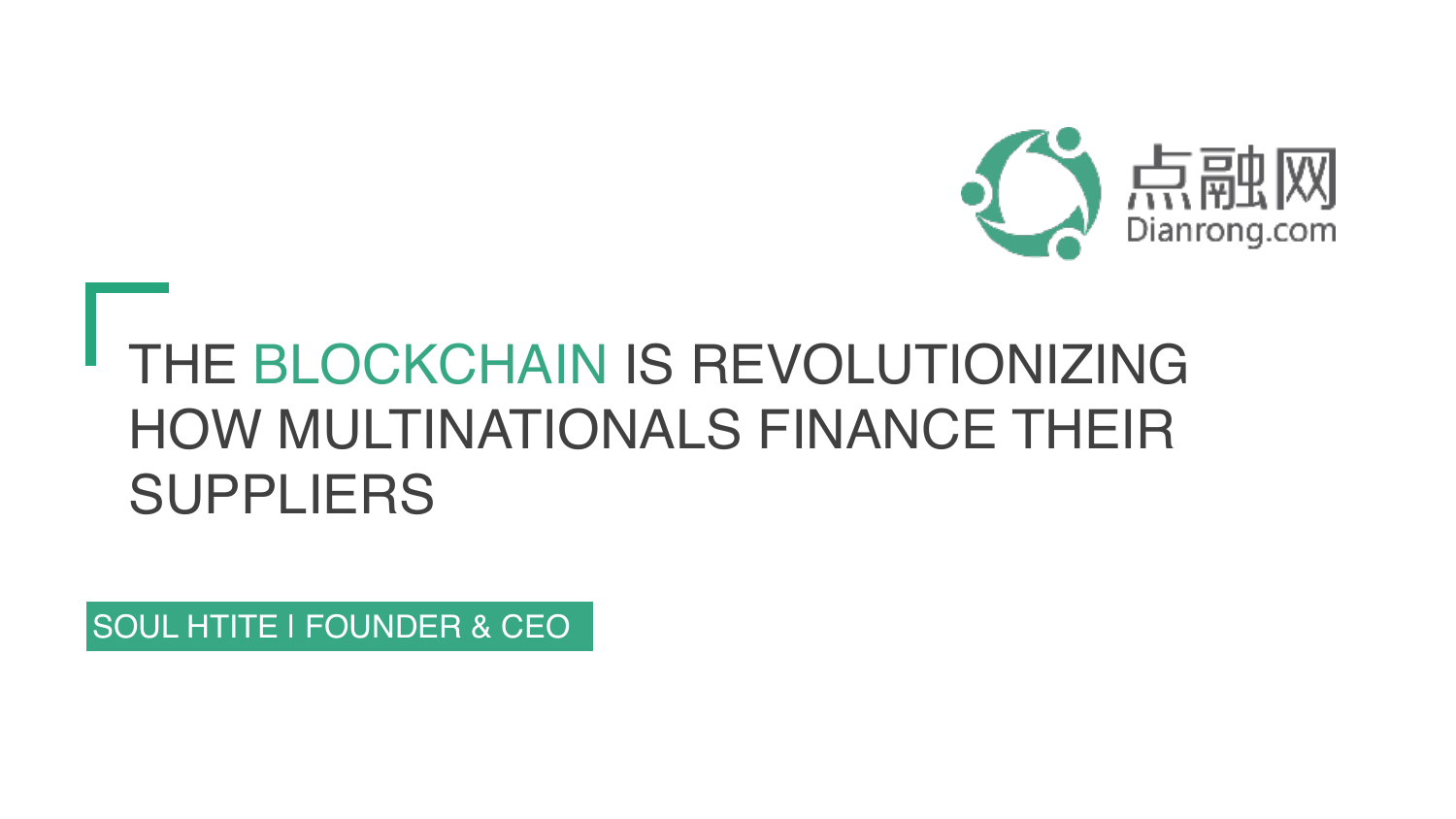# Dianrong.com



*\* 90 days late, 1.2% divided by issued and 2.46% divided by outstanding*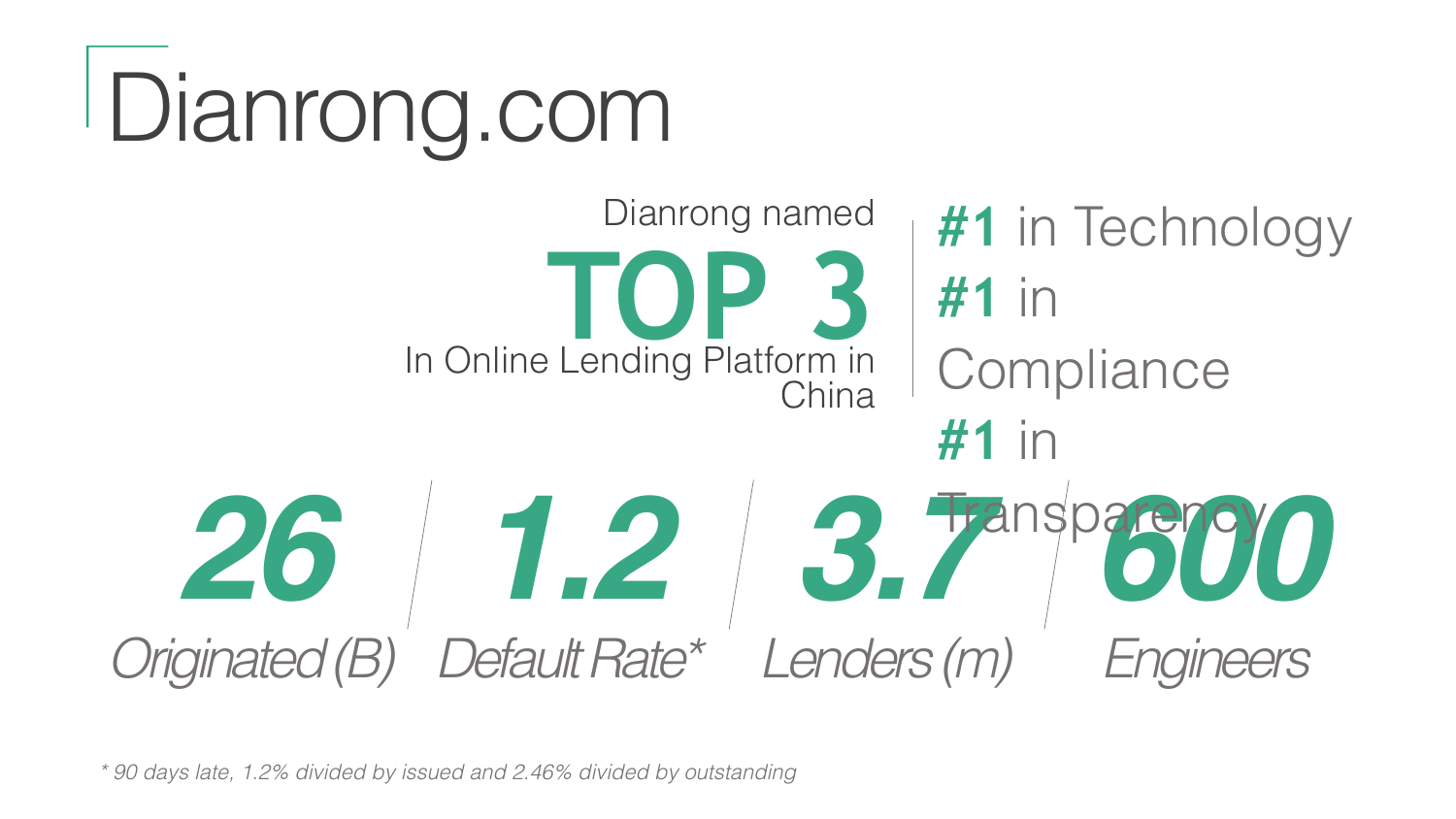## The story starts with you



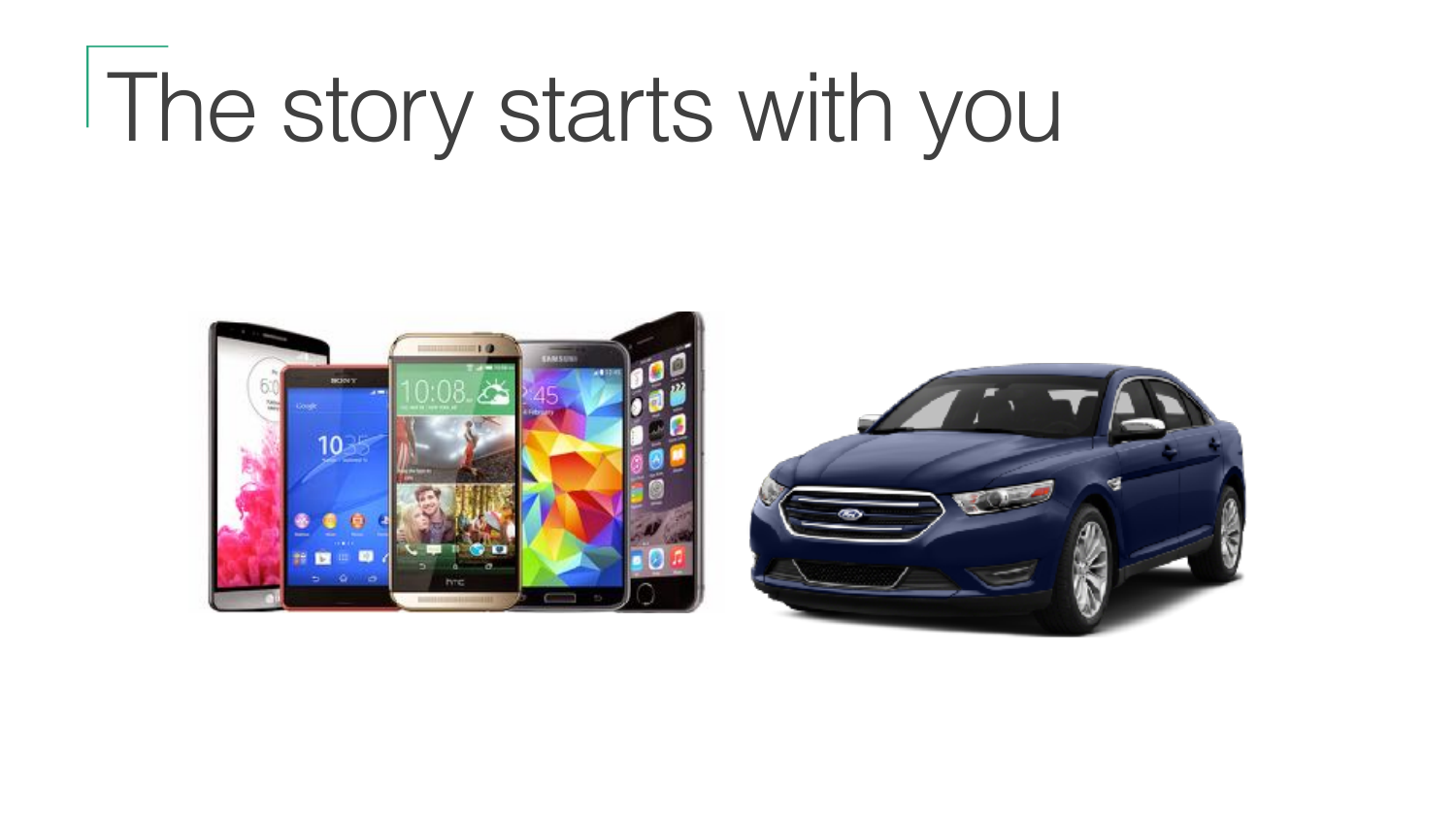## How is it made?

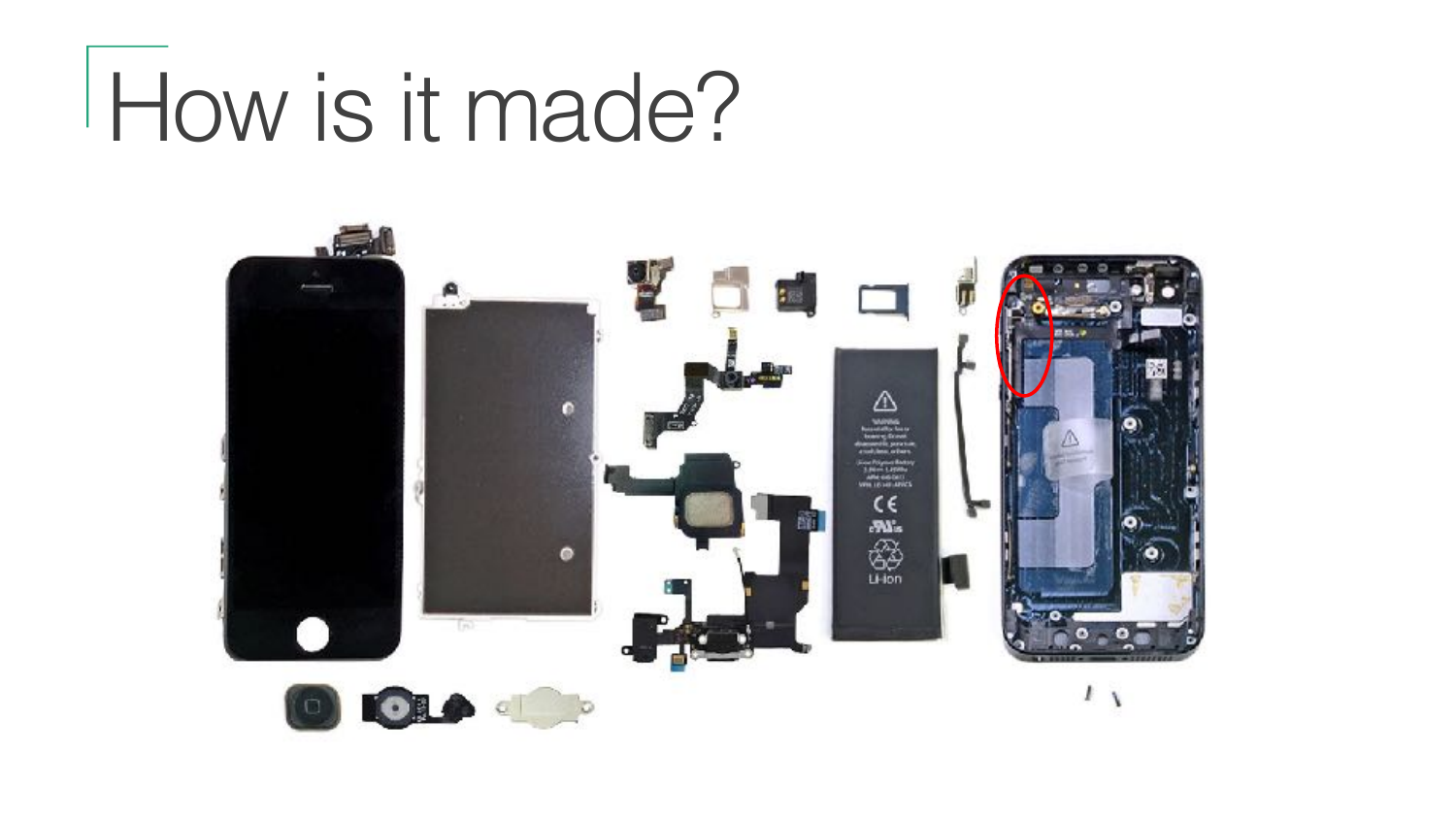## Who makes them?

**富诚达** – Fo Chan Da (Fortunta) Medium size enterprise **TTTT 2,000** Employees

Fortunta makes up one of the 40 million SME's in China that need working capital continuously

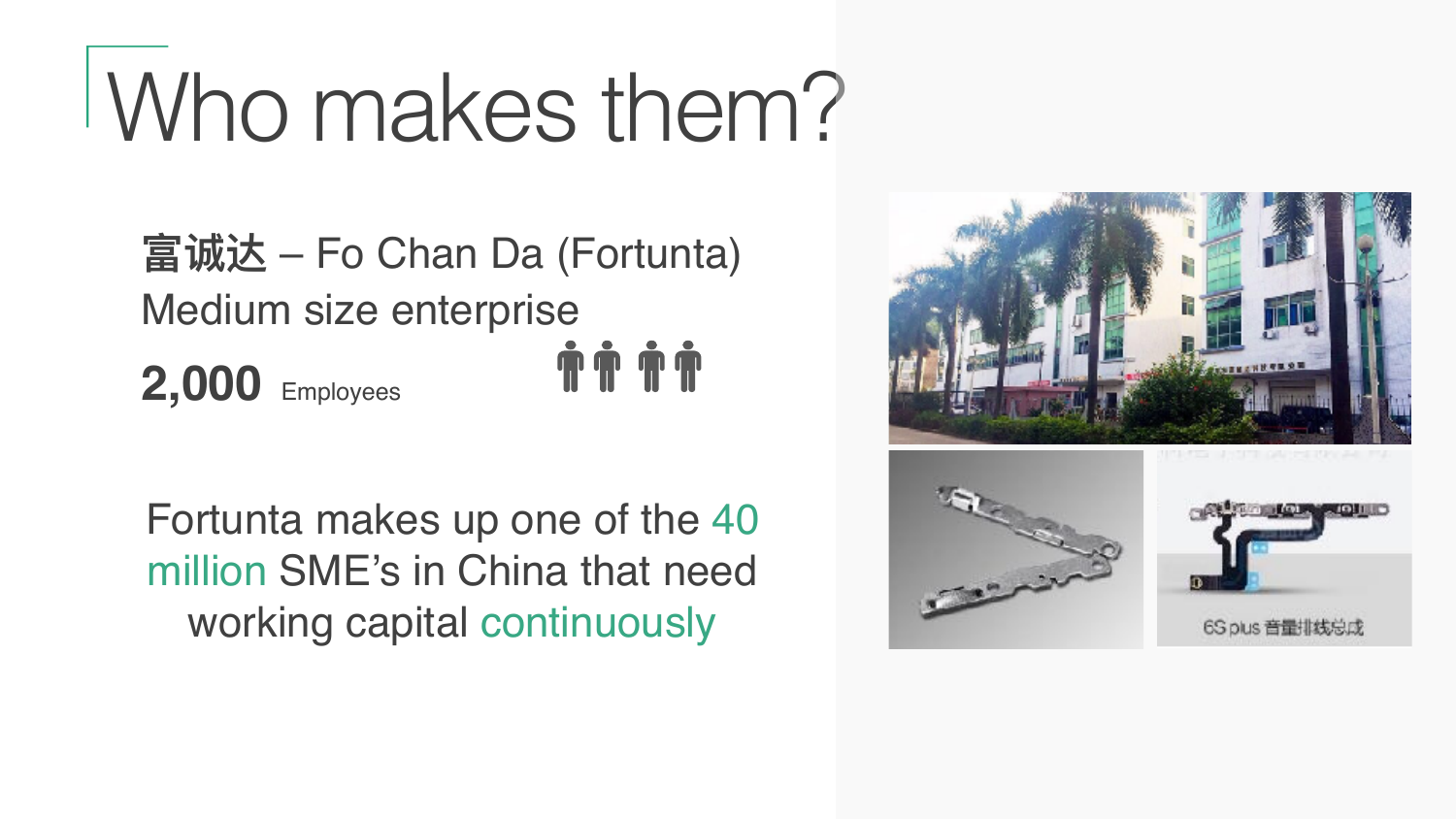### Infrastructure failure



BANK No Collaterals!



DIANRONG Not Enough Data!

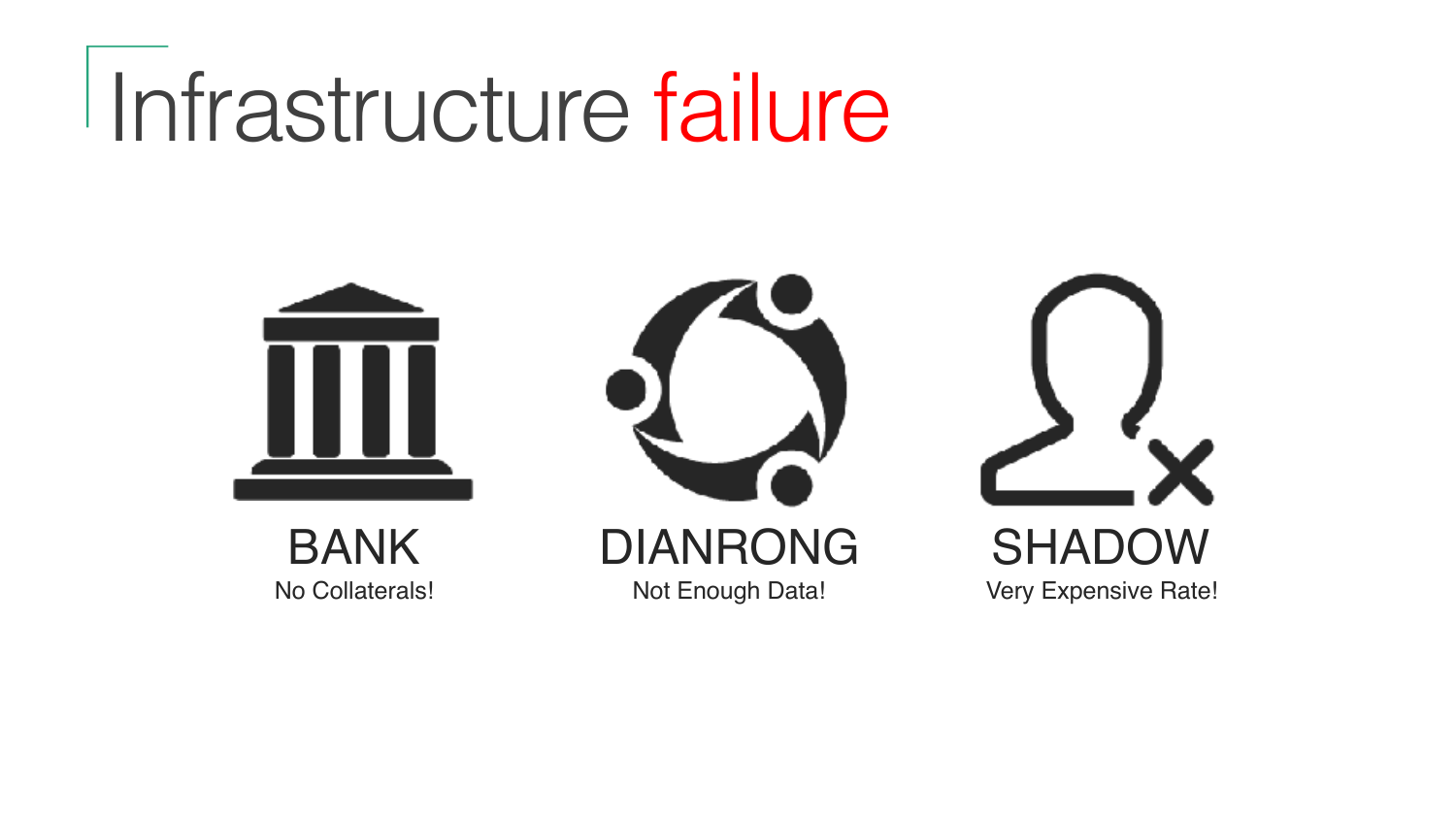

### Jack Lee

**FnConn** CEO and Executive Director, A platform with the mission to make financial services available to Foxconn suppliers and small customers

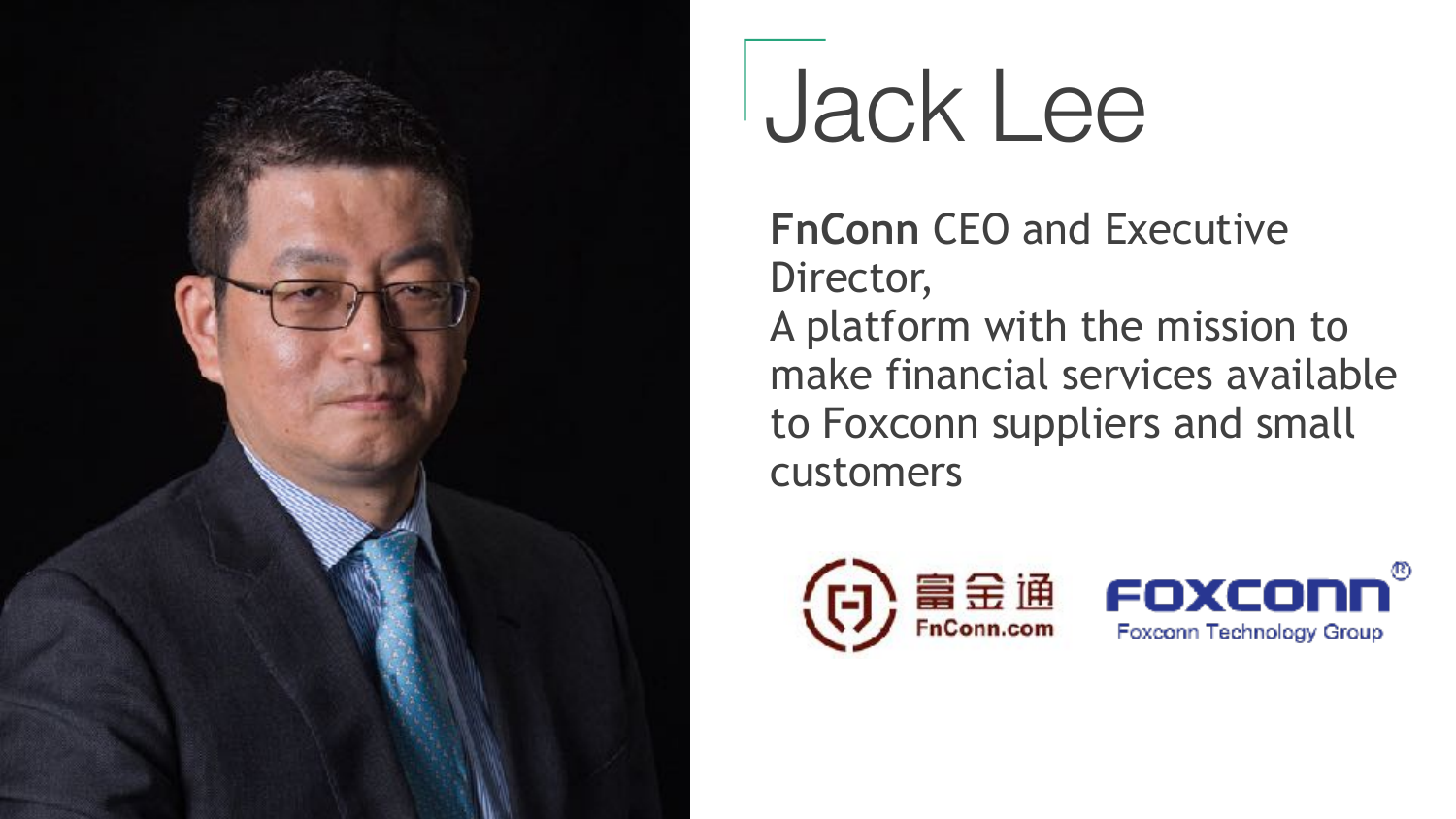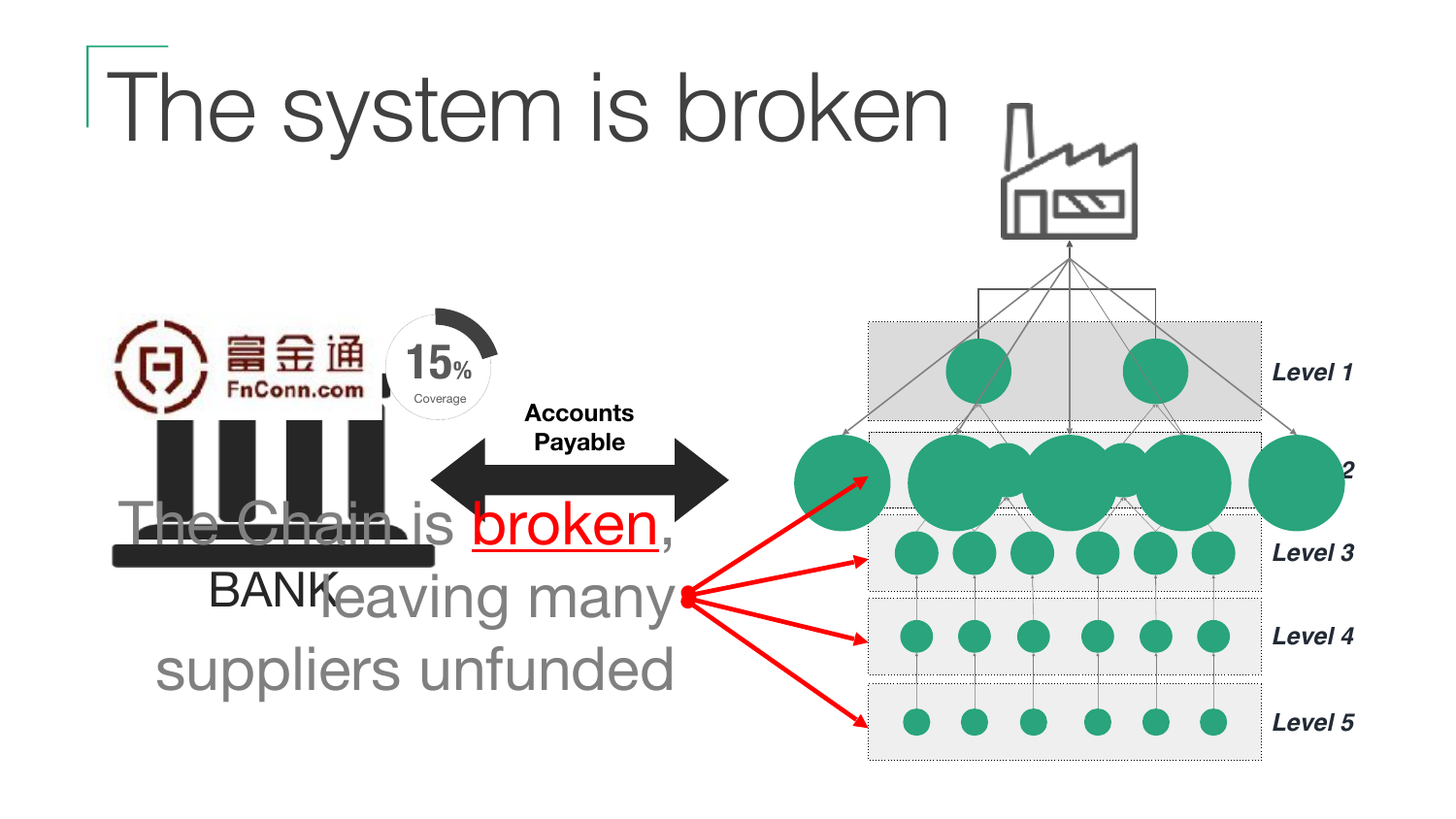# 18 MONTHS LATER…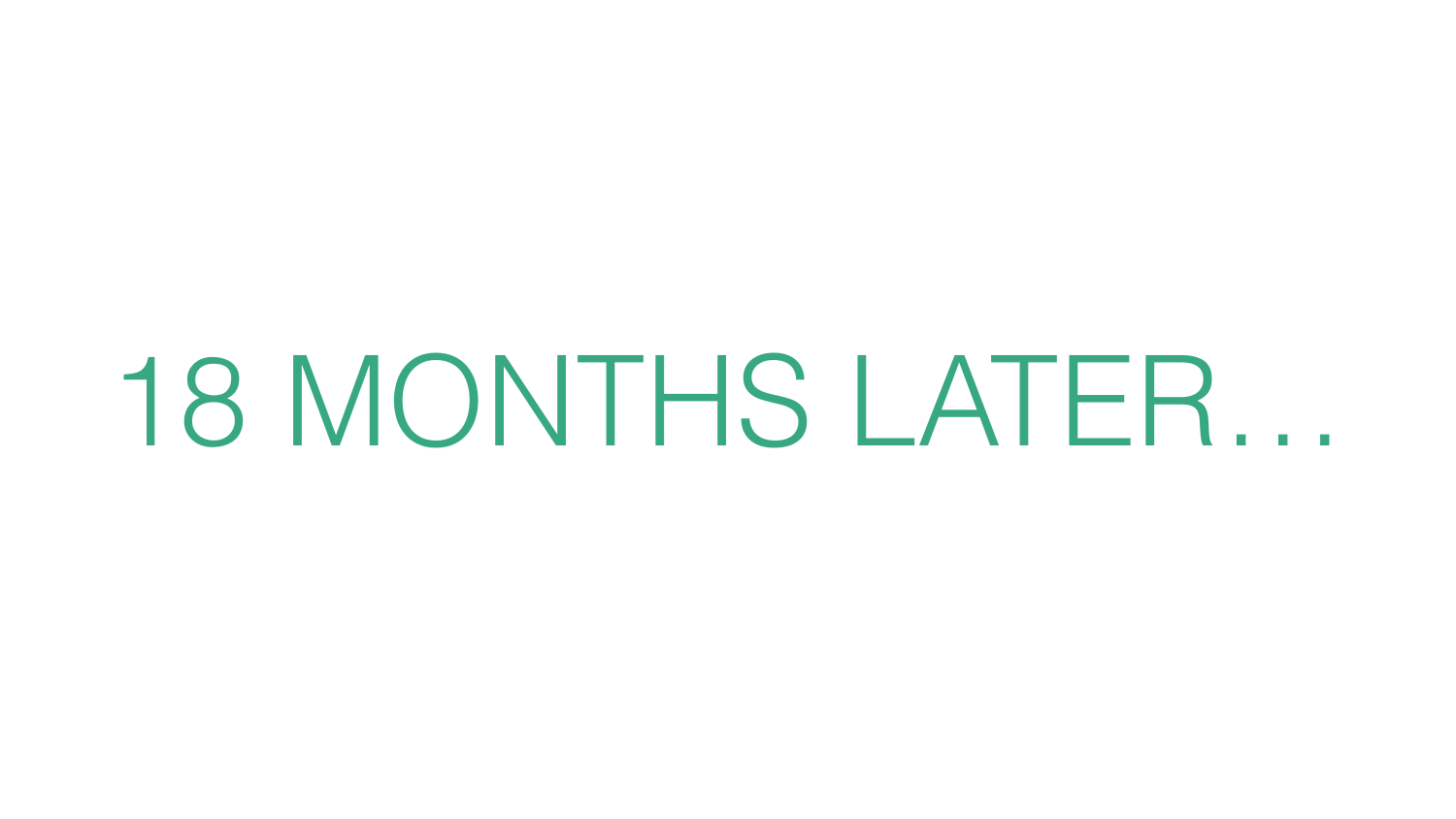#### Dianrong and FnConn are announcing

#### A BLOCKCHAIN SOLUTION

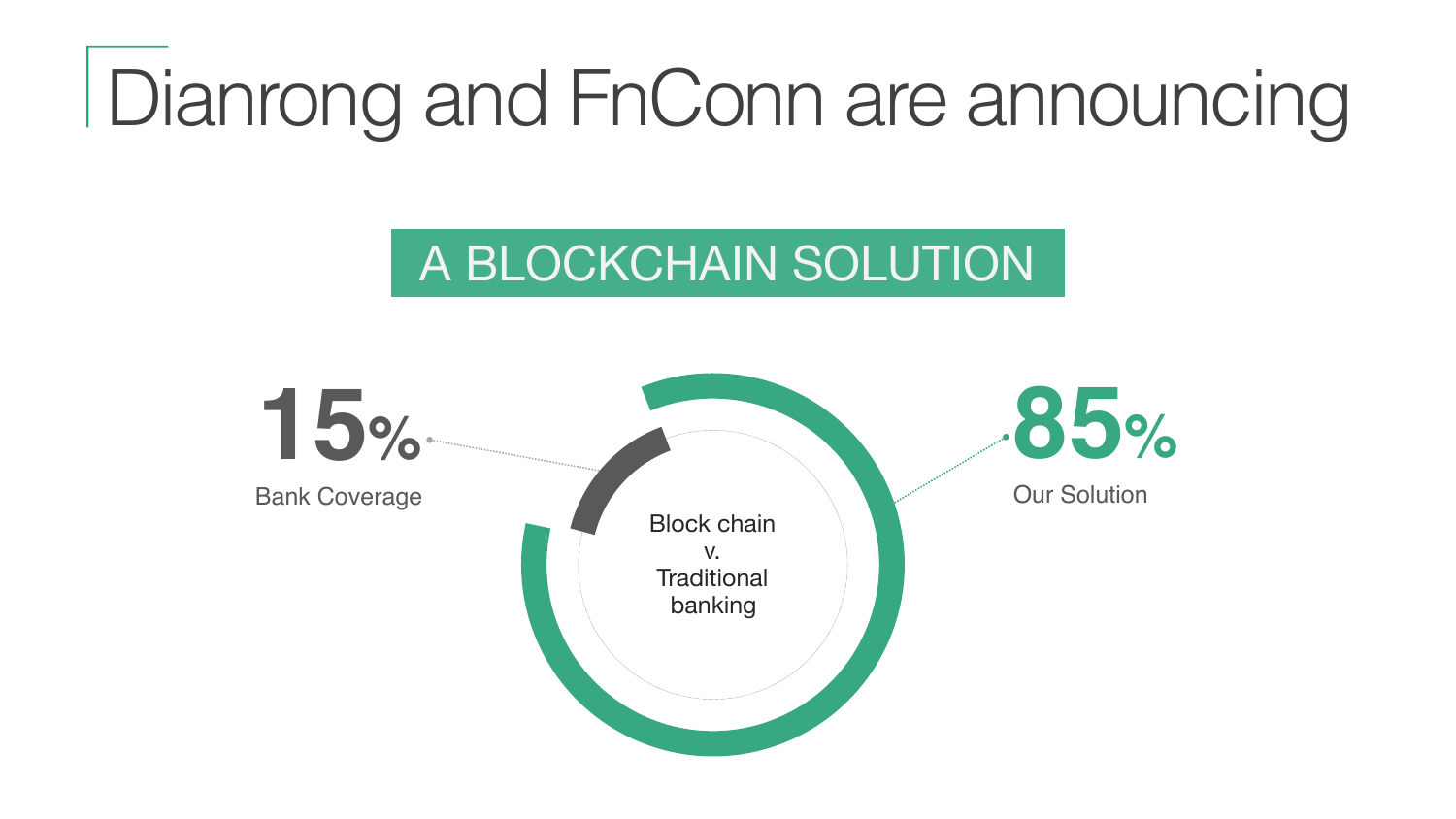## How does it work?



- Authenticate
- Risk and pricing model
- Funding
- Capture data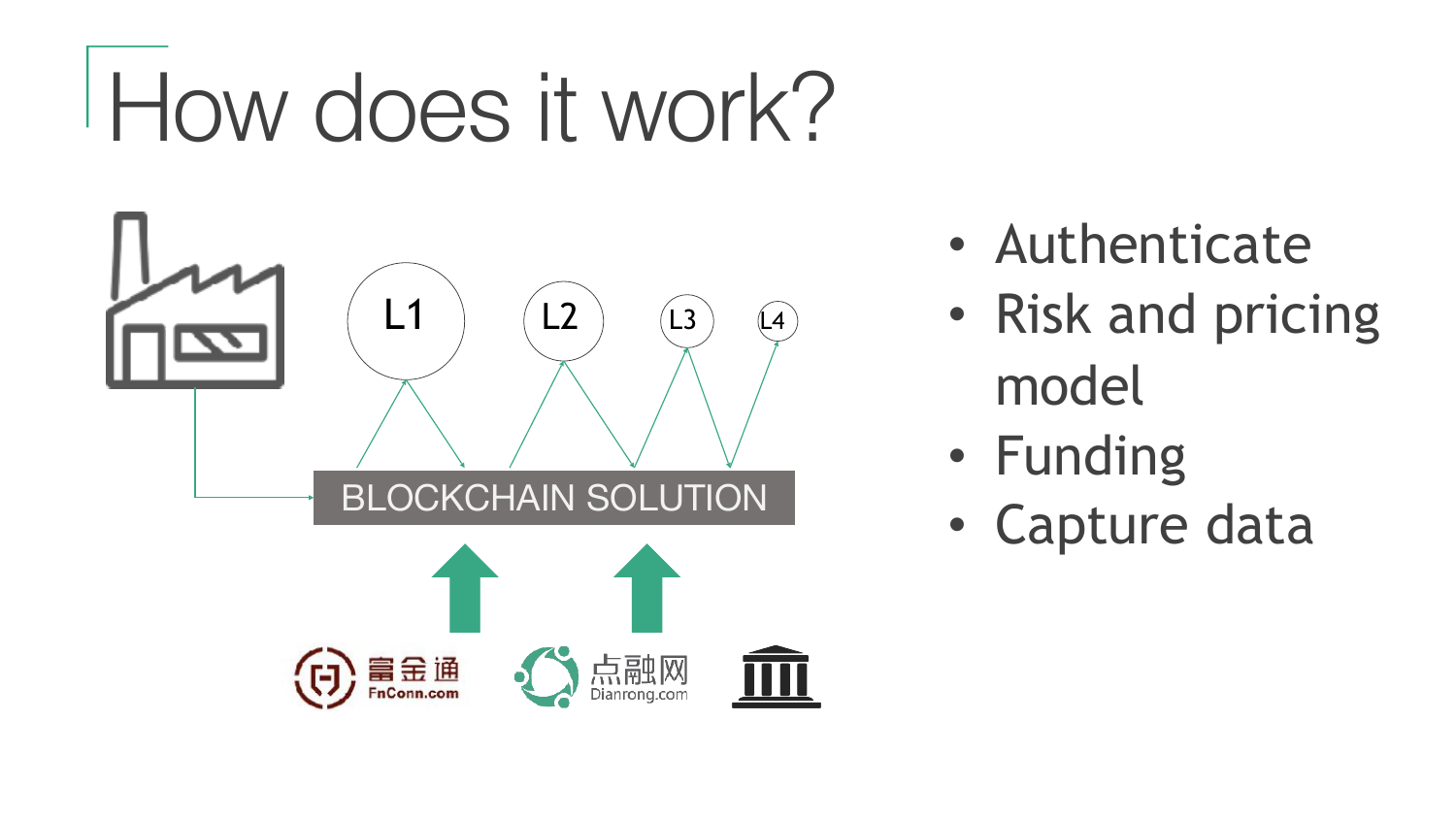## Everyone benefits - ecosystem

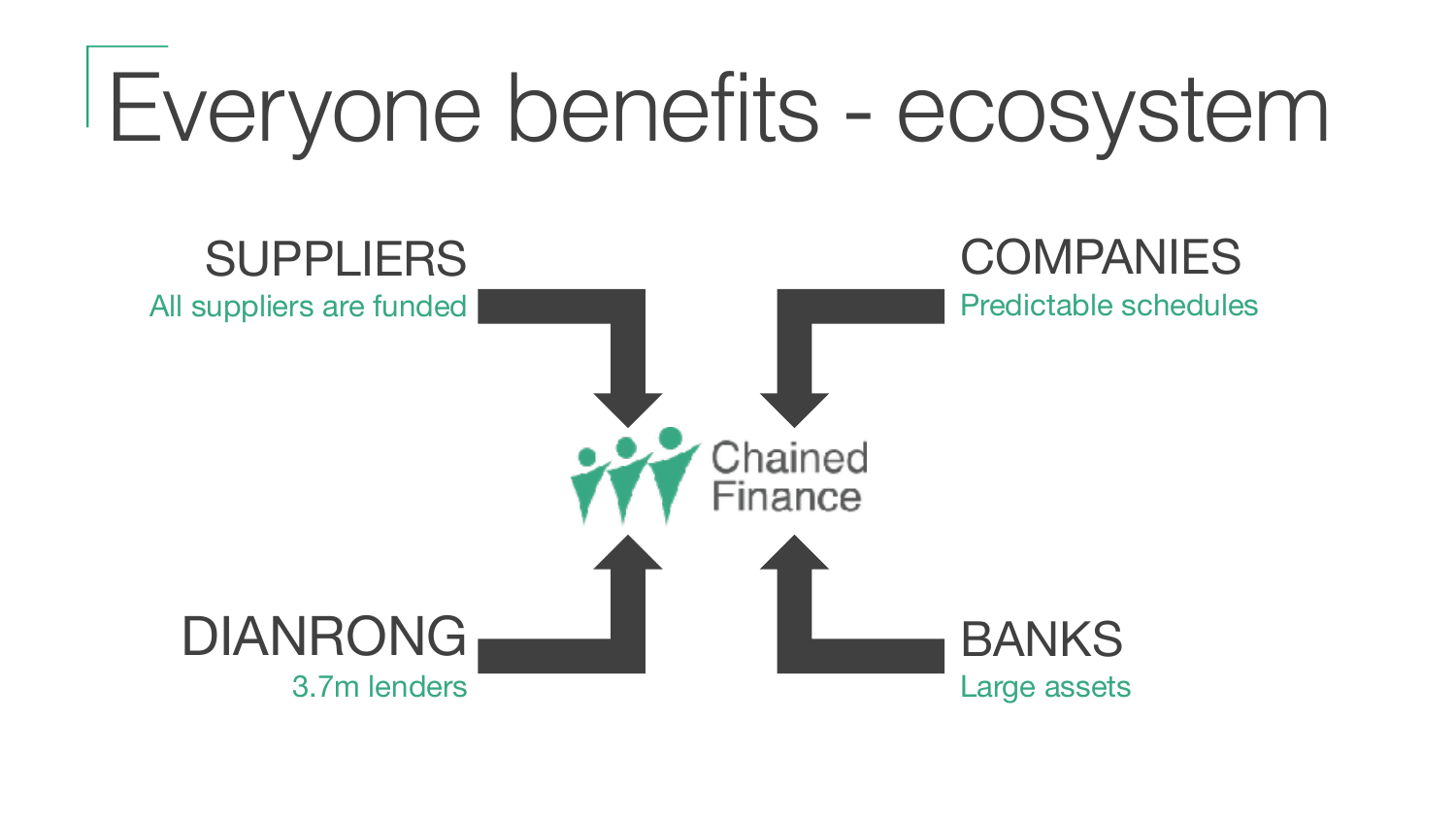## Benefits to the Core Enterprise

- 1. Funding is the #1 reason for missing release dates
- 2. "KYS" Know Your Suppliers
- 3. Business Intelligence, Data analysis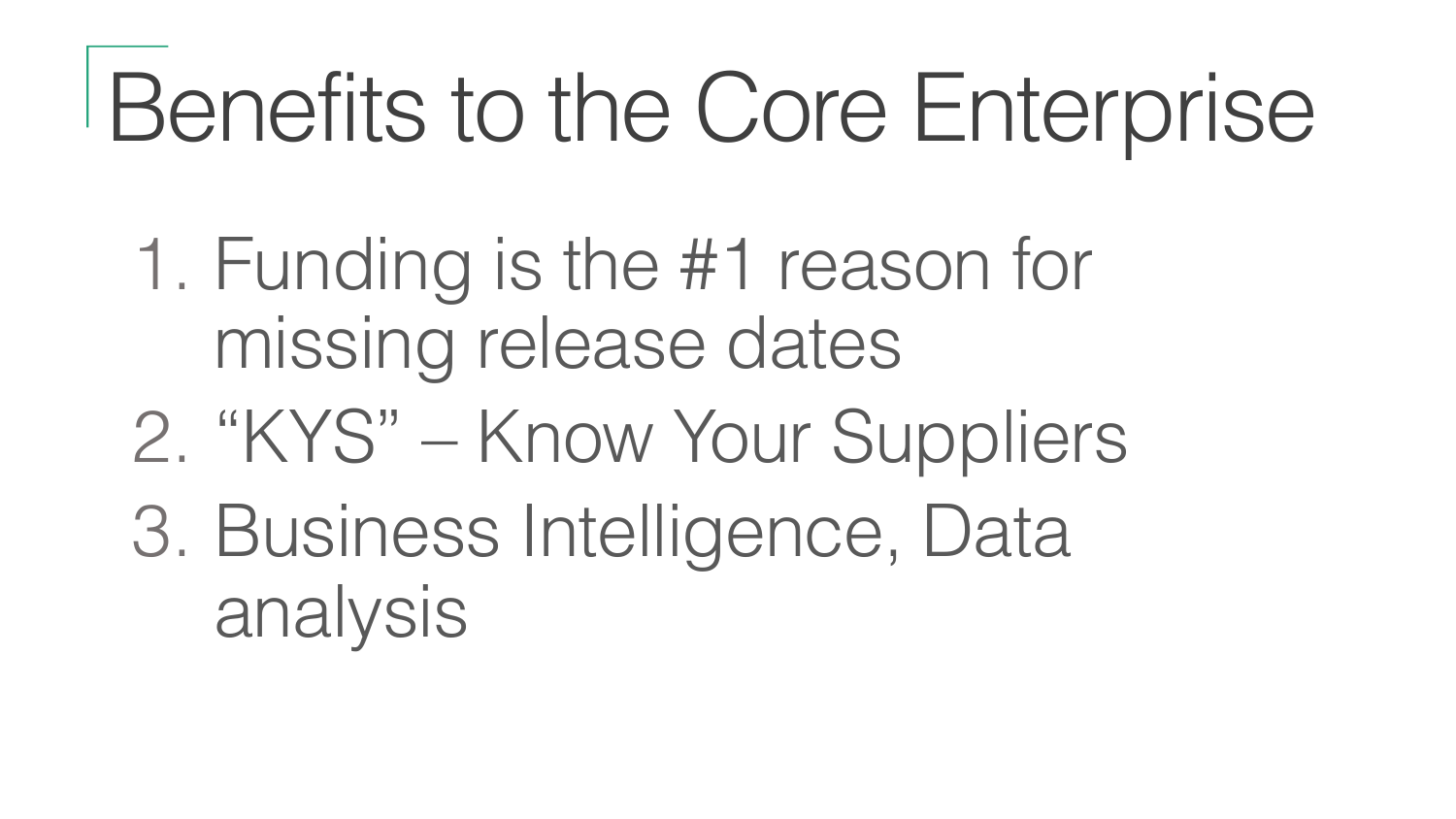## A market first



- First Blockchain based platform for **SCF**
- Inclusive ecosystem, not exclusive
	- Geographically agnostic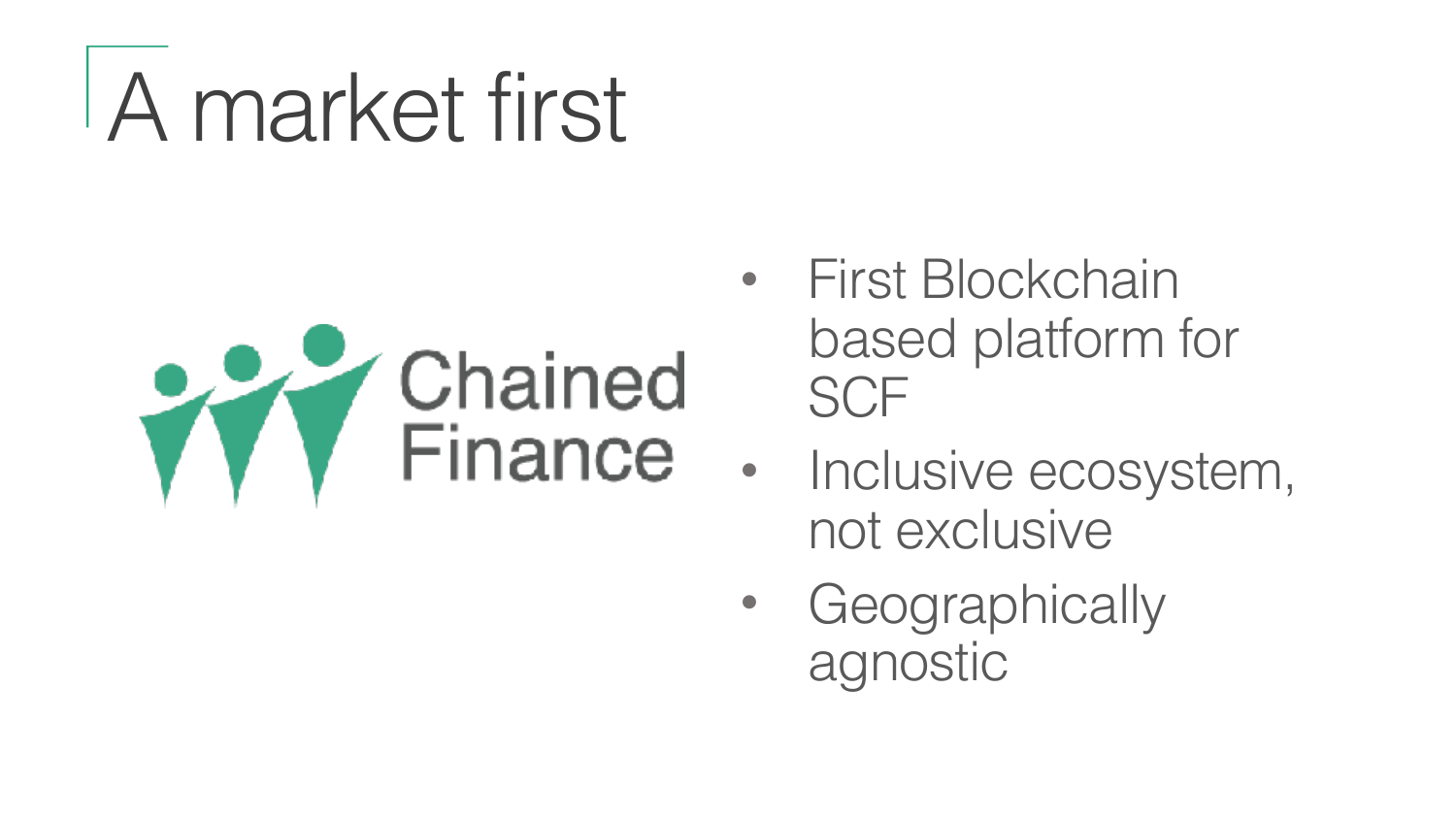## Target industries